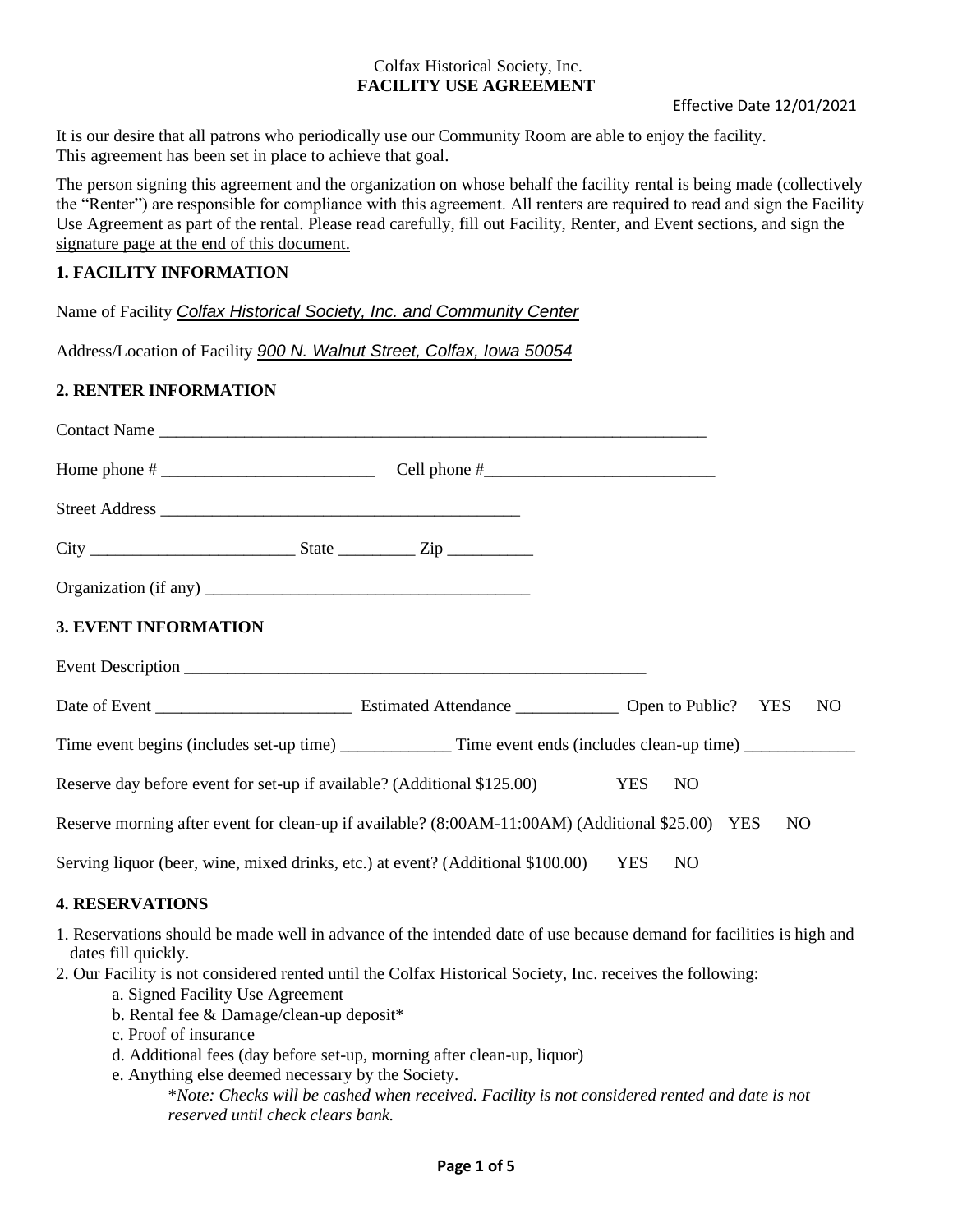## **5. CONDITIONS OF USE**

- 1. A person who is at least eighteen (18) years of age must sign this agreement. If alcohol is served, a person who is at least twenty-one (21) years of age must sign this agreement.
- 2. Renter shall provide the Colfax Historical Society, Inc. Facilities Manager with a single contact person who is to serve as the representative for Renter's activities.
- 3. The facility shall be used for the purpose stated in this agreement and no other use will be permitted.
- 4. Renter shall not use the name of the Colfax Historical Society, Inc. to suggest endorsement or sponsorship of the event without prior written approval of the manager of the Colfax Historical Society, Inc. Renter's publicity of the event shall clearly and accurately identify the name of the sponsoring organization, persons, or individuals.
- 5. Renter shall permit any Colfax Historical Society, Inc. officers, employees, or agents to visit the event described in this agreement.
- 6. Renter shall be responsible to call the Facility Manager to open the facility prior to the event. Renter shall call the Facility Manager following the event to inspect for damages and close facilities.
	- a. Inspection may be the next morning if next day clean-up has been paid for.
	- b. The Colfax Historical Society, Inc. may designate someone other than the Facility Manager if needed. This representative will be the considered the same as the Facility Manager
- 7. Under NO circumstances shall Renter assign, sublease, or allow any other organization, persons, or individual to use the Facility for the period for which Renter has contracted.
- 8. The Renter is responsible for any lost keys and any costs that might incur to replace the keys.
- 9. Renter will be responsible for obtaining any required permits or licenses.
- 10. Museum room and Gift Shop are not included in this agreement.

## **6. FEES**

The Colfax Historical Society, Inc. will require a Rental fee and a Damage/clean-up deposit from the Renter. These fees, for all activities, must be paid when the room is scheduled to reserve the day.

A) Weddings-

Check for \$950 required:

Rental fee \$700 and Damage/clean-up deposit \$250

B) Graduations, anniversary parties, class reunions, funeral receptions, etc.-

Check for \$350 is required:

Rental fee \$175 and Damage/clean-up deposit \$175

NOTE: There is an additional charge of \$50 per graduate if more than one in combined event

C) Groups with 50 or less attendees-

Check for \$250 required:

Rental fee \$125 and Damage/clean-up deposit \$125

D) Groups with more than 50 up to 100 attendees-

Check for \$350 is required:

Rental fee \$175 and Damage/clean-up deposit \$175

E) Groups with over 100 attendees-

Check for \$500 is required:

Rental fee \$250 and Damage/clean-up deposit \$250

- F) Alcohol with any event will add \$100 to Rental fee.
- G) Reserving day before event for set-up (if available) will add \$125 to Rental fee.
- H) Reserving morning after event for clean-up (8:00AM-11:00AM) will add \$25 to Rental fee.

All checks will be cashed when received. The amount of Damage/clean-up deposit will be returned to the Renter within thirty days after the event if the building passes inspection.

In the event the Facility is left damaged and/or unclean, Damage/clean-up deposit will not be returned. If janitorial and/or damage repair cost exceed Damage/clean-up deposit, renter will be charged for excess of these cost. Renter agrees to pay any clean-up or damage cost above deposit within fifteen days of written notice.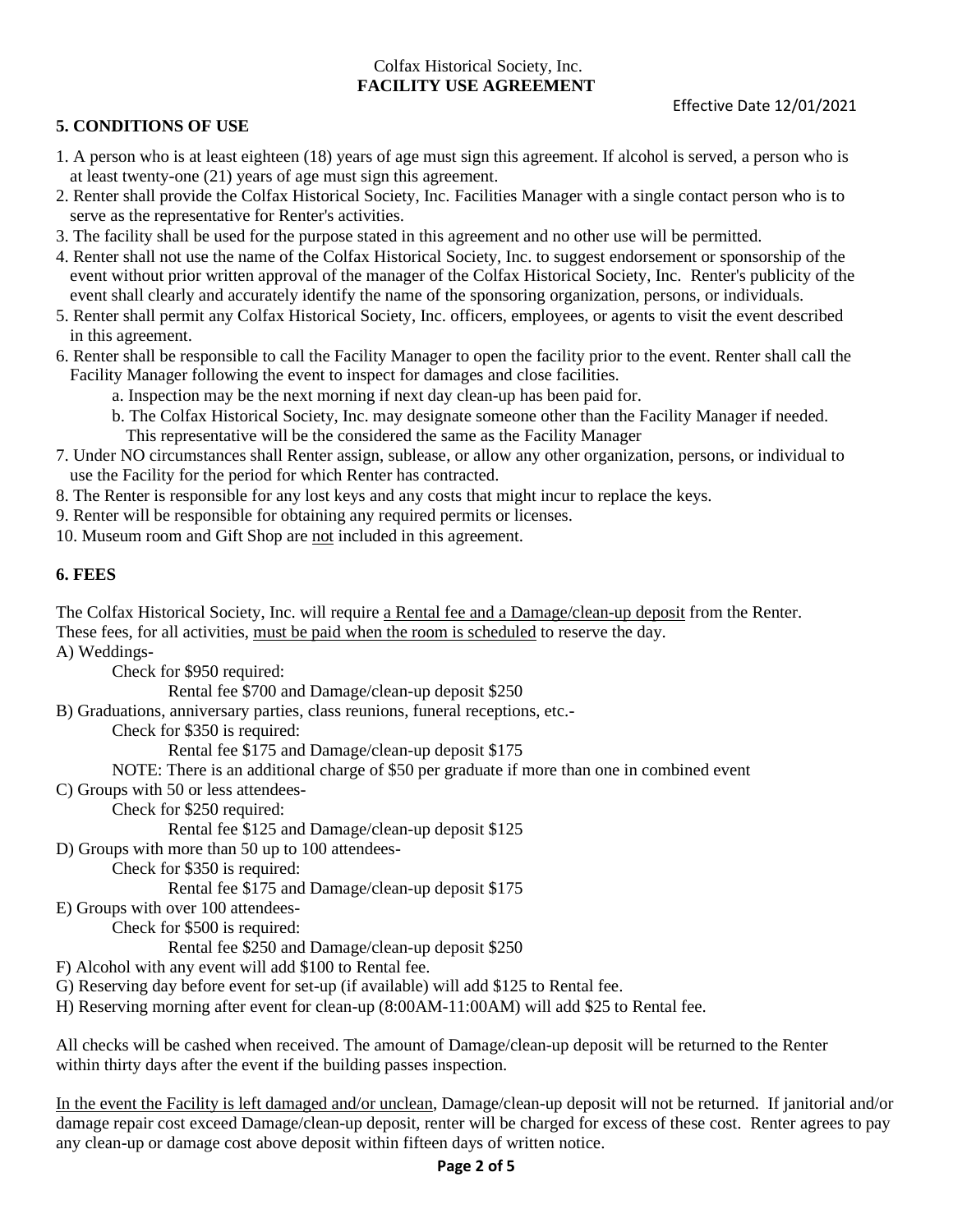## **7. INDEMNIFICATION AND INSURANCE**

- 1. Renter shall indemnify, defend, and hold harmless the Colfax Historical Society, Inc., its officers, employees, and agents from any and all losses, costs, expenses, claims, liabilities, actions, or damages, including liability for injuries to any person or persons or damage to property arising at any time during and/or arising out of or in any way connected with Renter's use of the Facility and adjoining property, unless solely caused by the gross negligence or willful misconduct of the Colfax Historical Society, Inc., its officers, employees, or agents.
- 2. Renter must have general liability insurance against any and all losses, costs, expenses, claims, liabilities, actions or damages, including liability for injuries to any person or persons or damage to property arising at any time during and/or arising out of or in any way connected with Renter's use of the Colfax Historical Society, Inc. facilities and adjoining property. Renter must submit a copy of certificate of insurance. *(Most homeowners' insurance has this coverage.)*
- 3. Renter shall report any personal injuries or property damage arising at any time during and/or arising out of or in any way connected with Renter's use of the facilities. Notify the manager immediately.
- 4. Renter waives any right of recovery against the Colfax Historical Society, Inc., its officers, employees, and agents for fires, floods, earthquakes, civil disturbances, regulation of any public authority, and other causes beyond their control. Renter shall not charge results of "acts of God" to the Colfax Historical Society, Inc., its officers, employees, or agents.
- 5. Renter waives any right of recovery against the Colfax Historical Society, Inc., its officers, employees, and agents for indemnification, contribution, or declaratory relief arising out of or in any way connected with Renter's use of the Facility and adjoining property, even if the Colfax Historical Society, Inc., its officers, employees, or agents seek recovery against Renter.

## **8. SECURITY**

Renter is solely responsible for supervising all individuals at the Facility and adjoining property during the event. The Colfax Historical Society, Inc. is not responsible for providing this supervision. However, The Colfax Historical Society's manager or manager's designated person may evict individuals from the Facility during the event if their conduct is not in the best interest of the public or is deemed to be detrimental in any way, as determined by the manager or the manager's designated person.

## **9. SET-UP/CLEAN-UP/DECORATIONS**

- 1. Renter, caterers, bands, transportation of rental equipment, and related individuals and activities will not be permitted access to the Facility prior to or after the event time period. Renter shall be responsible for arranging access during the time requested for entry and exit of the Facility.
- 2. Renter shall not prepare or decorate the Facility prior to the event start time, unless Renter provides Rental fee, Clean up/damage deposit, and proof of insurance for the time of the preparation and/or decoration.
- 3. Renter shall not drive or attach hooks, tacks, screws, poles, stakes, or other forms of fasteners into any part of the facility and shall not make or allow to be made any alterations of any kind therein.
- 4. No food or items are to be left behind.
- 5. No fireworks, sparklers, loose glitter, or confetti allowed. Renter will discuss all decorations to be used with the Facility Manager for approval to assure that decorations are within the facility's decorating guidelines.
- 6. Renter shall be responsible for all cleanup of the Facility, including adjacent grounds, at the end of the rental. Renter shall pick up, bag and remove all trash generated by all activity in any way connected with its use of the Facility, leaving the Facility clean and free of all trash and litter. Trash will be placed in dumpster located outside of building. Renter shall also leave all fixtures, if any, in good working condition.
- 7. Renter shall not store any equipment or materials at the Facility or adjoining property without the prior approval of the Colfax Historical Society, Inc. Facility Manager.
- 8. Renter shall be responsible for any and all damage to the Facility and/or its contents during use. In the event damage occurs or any cleaning is necessary, Renter shall be charged for any and all janitorial and/or repair fees incurred by the Colfax Historical Society, Inc. as a result.
- 9. Colfax Historical Society, Inc. Facility Manager must sign off on clean-up and facility condition before Damage/clean-up deposit can be returned.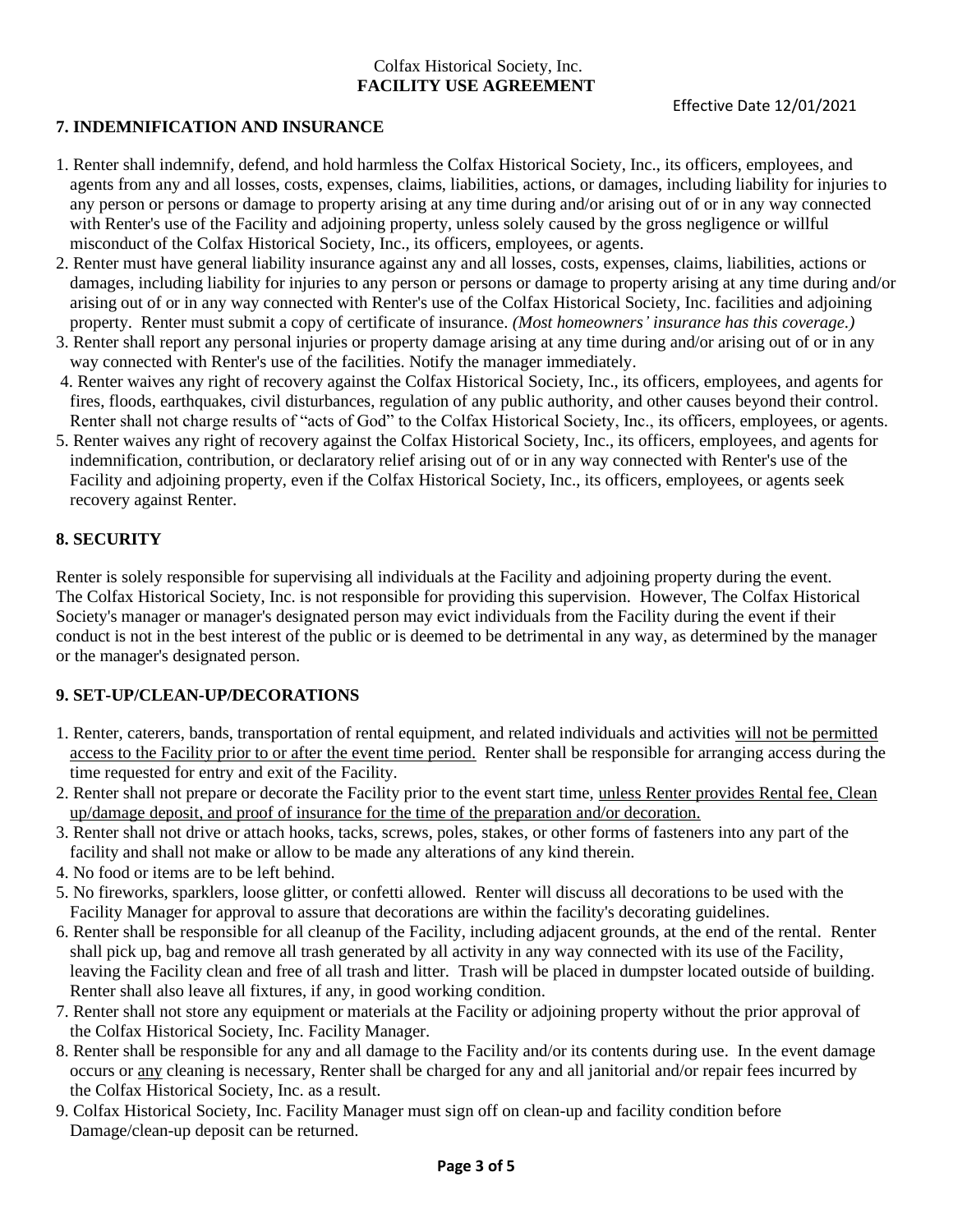### **10. EQUIPMENT/ACCESSORIES**

- 1. Renter shall not remove, relocate, or take Colfax Historical Society, Inc. property outside of the Facility for any reason.
- 2. Renter shall not use Colfax Historical Society, Inc. equipment, tools, or furnishings located in or about the Facility without the prior approval of Manager.
- 3. Renter shall not drive motorized vehicles on field or green space.
- 4. The Colfax Historical Society, Inc. does not provide audio/visual systems, public address systems, spotlights, floodlights, or projectors. Renter, at its own cost, may bring these systems into the Facility for their use.

### **11. RESERVATIONS/CANCELLATIONS:**

The facility is not considered reserved until Rental fee and Damage/clean-up deposit have cleared the bank. Any Renter with a reservation who desires to cancel reservation must do so 30 days before the rental date (rental date is either day of event or day before if set-up day before has been selected) to receive full refund of Rental fee and Damage/clean-up deposit.

### **12. MISCELLANEOUS**

- 1. Renter shall comply with all local, state, and federal laws and regulations related to the use of the Facility.
- 2. Renter shall not admit a larger number of individuals than can lawfully, safely, and freely move about the Facility.
- 3. Gambling of any kind is NOT permitted at the Facility without board approval.
- 4. Smoking is not permitted in the Facility and is to be confined to smoking area outside of building.
- 5. If Renter violates any part of this agreement or reports false information to the Colfax Historical Society, Inc., the Society may refuse Renter further use of the Facility and Renter shall forfeit a portion of or all of the Rental fee and/or the Damage/clean-up deposit.
- 6. The Colfax Historical Society, Inc. may impose additional requirements as deemed necessary to protect the health, safety, and/or welfare of the community.
- 7. Any person aggrieved by Colfax Historical Society, Inc.'s decision with respect to this agreement may appeal to the Manager in writing no later than five (5) days after the Colfax Historical Society, Inc.'s decision has been communicated to the aggrieved party.
- 8. If any provision of this agreement is held to be invalid or unenforceable, the remaining provisions shall remain in full force and effect.
- 9. Use or sale of drugs of any kind is NOT permitted at the facility.
- 10. *An additional charge of \$25 will be charged for all checks that are returned from bank (each time). A check must clear the bank before rental agreement will go into effect and date is held in reserve. Check return charge will be deducted from Damage/clean-up deposit refund.*

Please read before signing:

**I am an authorized agent of the organization/person submitting this agreement. The information provided in this agreement is true and correct. I have read and understand this agreement and agree to all of the aforementioned rules, regulations, and conditions of use.**